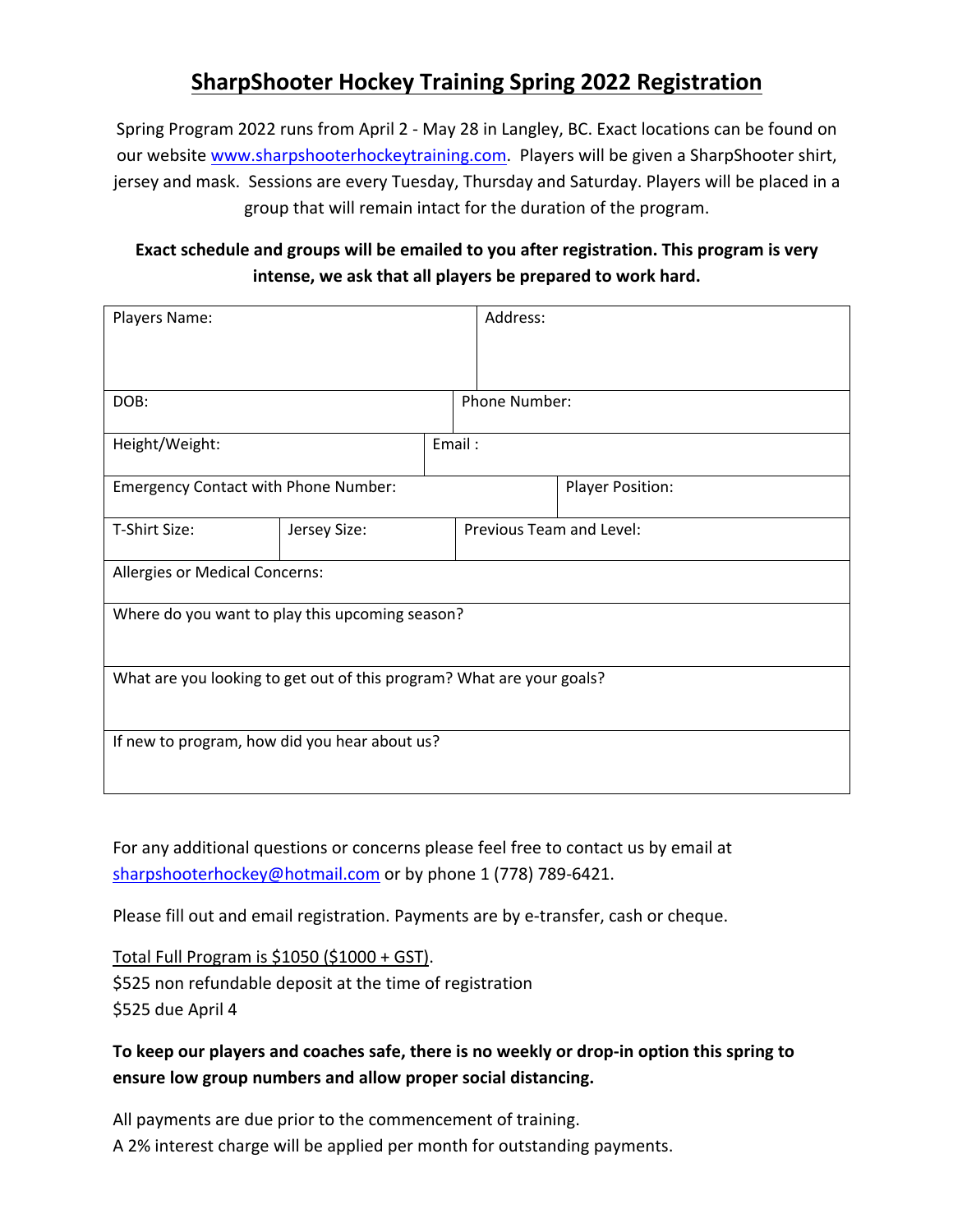## **Waiver Disclosure**

SharpShooter Hockey Training is doing everything we can to protect our players and coaches. To this extent, we will be following the local health department guidelines with regard to social distancing practices in order to help reduce the spread of the Novel Coronavirus, or COVID-19. This will require our coaches and players to maintain six (6) feet of distance between ourselves. We will also be requiring this same procedure for parent-to-parent contact in order to limit the exposure to all individuals.

Please refrain from training if you or someone in your household is feeling unwell, has been in contact with someone that has been ill, or has had a positive COVID test within 7 days.

If we all work together, we can overcome the spread of this virus as well as other infectious diseases. We welcome you to our facility. By signing below, you agree to comply with the written instructions above. Failure to comply with these written instructions or verbal instructions may result in your removal from the premises.

#### SHARPSHOOTER HOCKEY TRAINING, WAIVER OF LIABILITY, RELEASE, ASSUMPTION OF RISK, AND INDEMNITY AGREEMENT.

For and in consideration of the undersigned participant's registration with SharpShooter Hockey Training participant (and the parent(s) or legal guardian(s) of participant, if applicable), waive, release and relinquish any and all claims for liability and cause(s) of action, including for personal injury, property damage or wrongful death occurring to participant, arising out of participation in the April 2<sup>nd</sup>, 2022 through May 28<sup>th</sup>, 2022 SharpShooter Hockey Training Spring Program, at SharpShooter Hockey Inc. in Langley, B.C, whenever or however they occur and for such period said activities may continue, and by this agreement any such claims, rights, and causes of action that participant (and participant's parent(s) or legal guardian(s), if applicable) may have are hereby waived, released and relinquished, and participant (and parent(s)/guardian(s), if applicable) does(do) so on behalf of my/our and participant's heirs, executors, administrators and assigns. Participant (and participant's parent(s)/guardian(s), if applicable) acknowledge, understand and assume all risks relating to ice hockey, dryland in and out of the gym, boxing and sparring. Understand that these activities involve risks to participant's person including bodily injury, partial or total disability, paralysis and death, and damages which may arise there from and that I/we have full knowledge of said risks. These risks and dangers may be caused by the negligence of the participant or the negligence of others, including the "releasees" identified below. I/We further acknowledge that there may be risks and dangers not known to us or not reasonably foreseeable at this time. Participant (and participant's parent(s)/guardian(s), if applicable) acknowledge, understand and agree that all of the risks and dangers described throughout this agreement, including those caused by the negligence of participant and/or others, are included within the waiver, release and relinquishment described in the preceding paragraph.

Participant (and participant's parent(s)/guardian(s), if applicable) acknowledge, understand and assume the risks, if any, arising from the conditions and use of ice hockey rinks and related premises and acknowledge and understand that included within the scope of this waiver and release is any cause of action (including any cause of action based on negligence) arising from the performance, or failure to perform, maintenance, inspection, supervision or control of said areas and for the failure to warn of